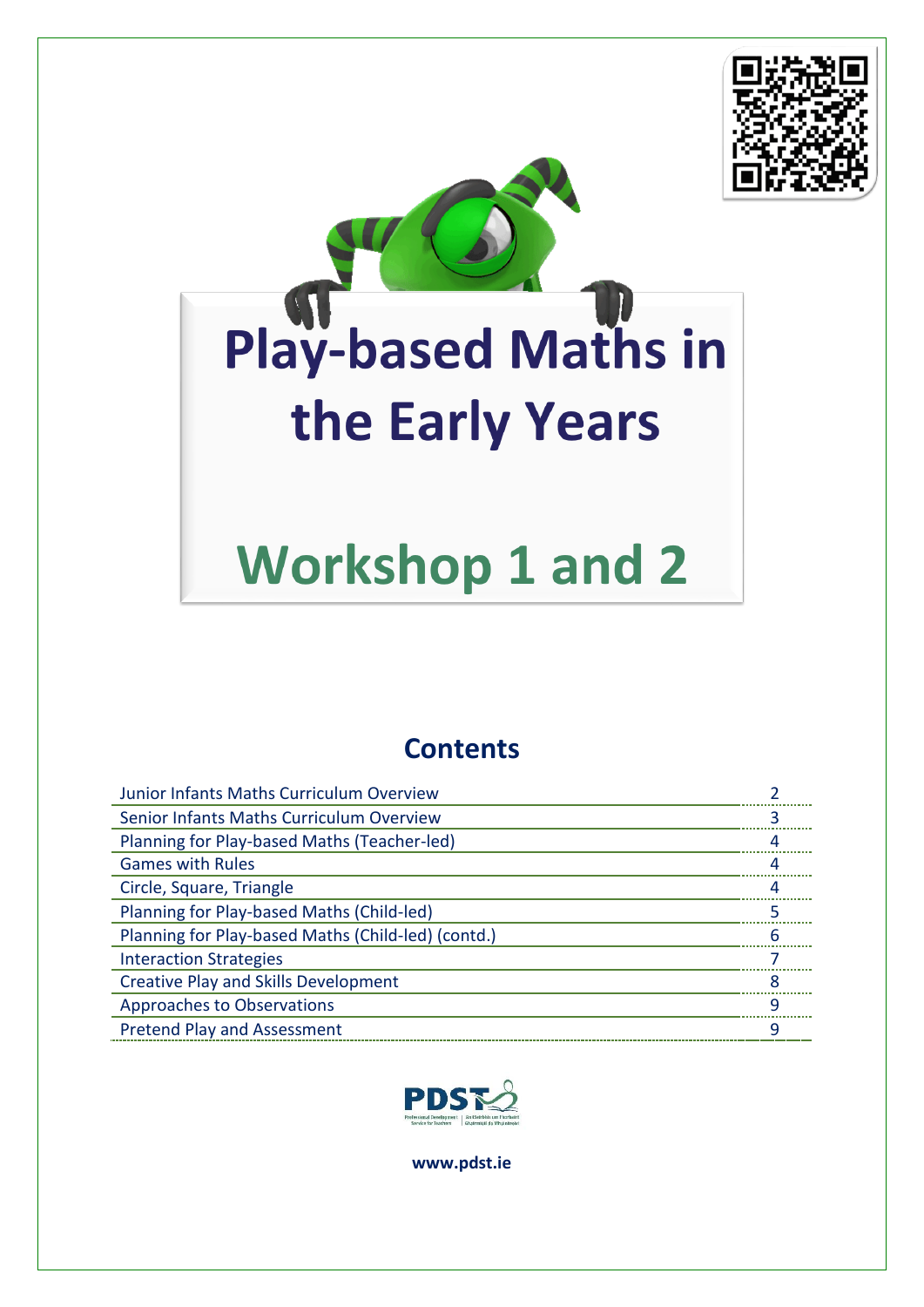| PDS<br><b>Junior Infants</b>                                                                |                                                                                                                                                                       |  |  |  |
|---------------------------------------------------------------------------------------------|-----------------------------------------------------------------------------------------------------------------------------------------------------------------------|--|--|--|
| <b>Strand Unit: Classifying</b><br><b>Strand: Early Mathematical Activities</b>             | <b>Strand Unit: Length</b>                                                                                                                                            |  |  |  |
| · classify objects on the basis of one attribute, such as colour, shape, texture or size    | · develop an understanding of the concept of length through exploration, discussion, and use of                                                                       |  |  |  |
| • identify the complement of a set (i.e. elements not in a set)                             | appropriate vocabulary                                                                                                                                                |  |  |  |
| <b>Strand Unit: Matching</b>                                                                | . compare and order objects according to length or height.                                                                                                            |  |  |  |
| · match equivalent and non-equivalent sets using one-to-one correspondence                  | <b>Strand Unit: Weight</b>                                                                                                                                            |  |  |  |
| <b>Strand Unit: Comparing</b>                                                               | · develop an understanding of the concept of weight through exploration, handling of objects, and use                                                                 |  |  |  |
| . compare objects according to length, width, height, weight, quantity, thickness or size   | of appropriate vocabulary                                                                                                                                             |  |  |  |
| . compare sets without counting                                                             | · compare objects according to weight                                                                                                                                 |  |  |  |
| <b>Strand Unit: Ordering</b>                                                                | <b>Strand Unit: Capacity</b>                                                                                                                                          |  |  |  |
| order objects according to length or height                                                 | · develop an understanding of the concept of capacity through exploration and the use of appropriate                                                                  |  |  |  |
| order sets without counting                                                                 | vocabulary                                                                                                                                                            |  |  |  |
| <b>Strand: Number</b><br><b>Strand Unit: Counting</b>                                       | . compare containers according to capacity                                                                                                                            |  |  |  |
| . count the number of objects in a set. 1-10                                                | <b>Strand Unit: Money</b>                                                                                                                                             |  |  |  |
| <b>Strand Unit: Comparing and Ordering</b>                                                  | • recognise and use coins (up to 5 cents)                                                                                                                             |  |  |  |
| . compare equivalent and non-equivalent sets 1-5 by matching without using symbols          | · solve practical tasks and problems using money                                                                                                                      |  |  |  |
| order sets of objects by number, 1-5                                                        | <b>Strand: Data</b><br>Strand Unit: Recognising and Interpreting Data                                                                                                 |  |  |  |
| · use the language of ordinal number: first, last                                           | · sort and classify sets of objects by one criterion                                                                                                                  |  |  |  |
| <b>Strand Unit: Analysis of Number</b>                                                      | · match sets, equal and unequal                                                                                                                                       |  |  |  |
| Combining                                                                                   | orepresent and interpret a set of simple mathematical data using real objects, models and pictures                                                                    |  |  |  |
| · explore the components of number, 1-5                                                     | <b>SKILLS</b>                                                                                                                                                         |  |  |  |
| · combine sets of objects, totals to 5                                                      | <b>Understanding and Recalling</b>                                                                                                                                    |  |  |  |
| Partitioning                                                                                | . Recall and understand terminology                                                                                                                                   |  |  |  |
| · partition sets of objects, 1-5                                                            | Implementing                                                                                                                                                          |  |  |  |
| <b>Numeration</b>                                                                           | . Devise and mental strategies and procedures for carrying out mathematical tasks                                                                                     |  |  |  |
| · develop an understanding of the conservation of number, 1-5                               | . Use appropriate manipulatives to carry out mathematical tasks and procedures                                                                                        |  |  |  |
| · read, write and order numerals, 1-5                                                       | Reasoning                                                                                                                                                             |  |  |  |
| · identify the empty set and the numeral zero                                               | · Classify objects into logical categories                                                                                                                            |  |  |  |
| · subitise (tell at a glance) the number of objects in a set, 1-5                           | . Recognise and create sensory patterns                                                                                                                               |  |  |  |
| · solve simple oral problems, 0-5                                                           | · Justify the processes or results of activities                                                                                                                      |  |  |  |
| Strand: Algebra<br><b>Strand Unit: Extending Patterns</b>                                   | <b>Integrating and Connecting</b>                                                                                                                                     |  |  |  |
| · Identify, copy and extend patterns in colour, shape and size                              | . Connect informally acquired mathematical ideas with formal mathematical ideas                                                                                       |  |  |  |
| Strand: Shape and Space<br><b>Strand Unit: Spatial Awareness</b>                            | . Recognise mathematics in the environment                                                                                                                            |  |  |  |
| · explore, discuss, develop and use the vocabulary of spatial relations                     | . Recognise the relationship between verbal, concrete, pictorial and symbolic modes of representing<br>numbers                                                        |  |  |  |
| <b>Strand Unit: 3-D Shapes</b>                                                              | . Carry out mathematical activities that involve other areas of the curriculum                                                                                        |  |  |  |
| · sort 3-D shapes, regular and irregular                                                    |                                                                                                                                                                       |  |  |  |
| · solve tasks and problems involving shape                                                  | <b>Communicating and Expressing</b>                                                                                                                                   |  |  |  |
| <b>Strand Unit: 2-D Shapes</b>                                                              | · Discuss and explain mathematical activities                                                                                                                         |  |  |  |
| · sort and name 2-D shapes: square, circle, triangle, rectangle                             | . Record the results of mathematical activities concretely and using diagrams, pictures and numbers<br>· Discuss problems presented concretely, pictorially or orally |  |  |  |
| · use suitable structured materials to create pictures                                      | <b>Applying and Problem Solving</b>                                                                                                                                   |  |  |  |
| · solve problems involving shape                                                            | . Select appropriate materials and processes for mathematical tasks                                                                                                   |  |  |  |
| <b>Strand: Measures</b><br><b>Strand Unit: Time</b>                                         | . Select and apply appropriate strategies for completing a task or solving a problem                                                                                  |  |  |  |
| · develop an understanding of the concept of time through the use of appropriate vocabulary | · Recognise solutions to problems                                                                                                                                     |  |  |  |
| • sequence daily events or stages in a story                                                |                                                                                                                                                                       |  |  |  |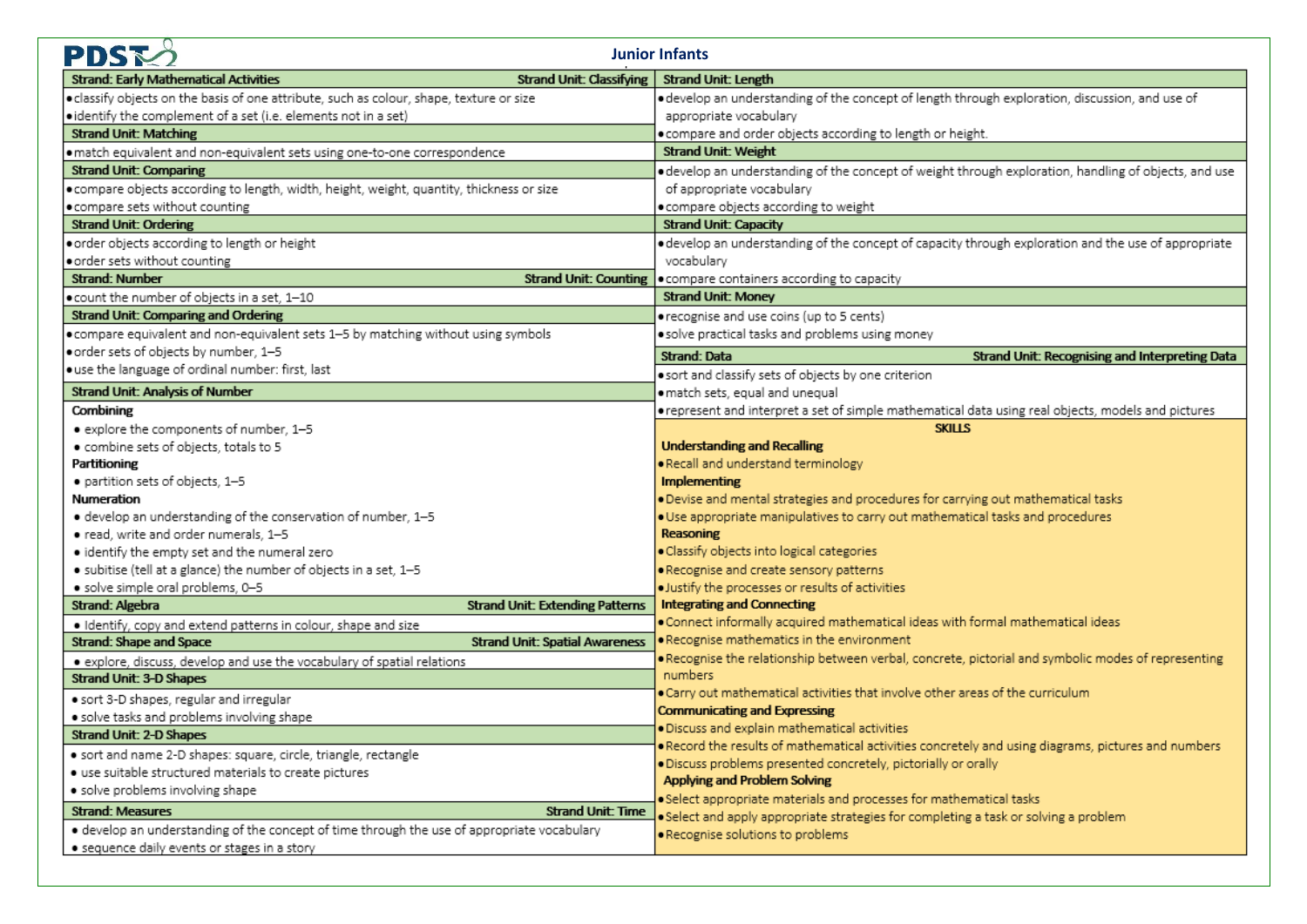| <b>PDST</b><br><b>Senior Infants</b>                                                        |                                                                                                                |  |  |  |
|---------------------------------------------------------------------------------------------|----------------------------------------------------------------------------------------------------------------|--|--|--|
| Strand Unit: Counting<br><b>Strand: Number</b>                                              | <b>Strand Unit: Length</b>                                                                                     |  |  |  |
| . count the number of objects in a set, 0-20                                                | e develop an understanding of the concept of length through exploration, discussion and the use of             |  |  |  |
| <b>Strand Unit: Comparing and Ordering</b>                                                  | appropriate vocabulary                                                                                         |  |  |  |
| . compare equivalent and non-equivalent sets 0-10 by matching                               | compare and order objects according to height                                                                  |  |  |  |
| order sets of objects by number, 0-10                                                       | estimate and measure length in non-standard units                                                              |  |  |  |
| · use the language of ordinal number: first, second, third, last                            | select and use appropriate non-standard units to measure length, width, or height. Discuss reasons             |  |  |  |
| <b>Strand Unit: Analysis of Number</b>                                                      | <b>Strand Unit: Weight</b>                                                                                     |  |  |  |
| Combining                                                                                   | e develop an understanding of the concept of weight through exploration, handling of objects and the           |  |  |  |
| explore the components of number, 1-10                                                      | use of appropriate vocabulary                                                                                  |  |  |  |
| combine sets of objects, totals to 10                                                       | e compare and order objects according to weight                                                                |  |  |  |
| Partitioning                                                                                | estimate and weigh in non-standard units                                                                       |  |  |  |
| partition sets of objects, 0-10                                                             | select and use appropriate non-standard units to weigh objects. Discuss reasons for choice                     |  |  |  |
| use the symbols + and = to construct word sentences involving addition                      | <b>Strand Unit: Capacity</b>                                                                                   |  |  |  |
| Numeration                                                                                  | edevelop an understanding of capacity through exploration, and use of appropriate vocabulary                   |  |  |  |
| develop an understanding of the conservation of number, 0-10                                | compare and order containers according to capacity $\bullet$                                                   |  |  |  |
| read, write and order numerals, 0-10                                                        | estimate and measure capacity in non-standard units                                                            |  |  |  |
| identify the empty set and the numeral zero                                                 | eselect and use appropriate non-standard units to measure capacity. Discuss reasons for choice                 |  |  |  |
| estimate the number of objects in a set, 2-10                                               | Strand Unit: Recognising and Interpreting Data<br>Strand: Data                                                 |  |  |  |
| solve oral and pictorial problems, 0-10                                                     | sort and classify sets of objects by one and two criteria                                                      |  |  |  |
|                                                                                             | orepresent and interpret data in two rows or columns using real objects, models and pictures                   |  |  |  |
| Strand: Algebra<br><b>Strand Unit: Extending Patterns</b>                                   | <b>Understanding and Recalling</b>                                                                             |  |  |  |
| · identify, copy and extend patterns in colour, shape, size and number (3-4 elements)       | Recall and understand terminology                                                                              |  |  |  |
| · discover different arrays of the same number                                              | Implementing                                                                                                   |  |  |  |
| · recognise patterns and predict subsequent numbers                                         | . Devise and mental strategies and procedures for carrying out mathematical tasks                              |  |  |  |
| Strand: Shape and Space<br><b>Strand Unit: Spatial Awareness</b>                            | . Use appropriate manipulatives to carry out mathematical tasks and procedures                                 |  |  |  |
| · explore, discuss, develop and use the vocabulary of spatial relations                     | Reasoning                                                                                                      |  |  |  |
| Strand Unit: 3-D Shapes                                                                     | · Classify objects into logical categories                                                                     |  |  |  |
| · sort, describe and name 3-D shapes: cube, cuboid, sphere and cylinder                     | . Recognise and create sensory patterns                                                                        |  |  |  |
| . combine 3-D shapes to make other shapes                                                   | · Justify the processes or results of activities                                                               |  |  |  |
| · solve tasks and problems involving shape                                                  | <b>Integrating and Connecting</b>                                                                              |  |  |  |
| <b>Strand Unit: 2-D Shapes</b>                                                              | . Connect informally acquired mathematical ideas with formal mathematical ideas                                |  |  |  |
| · sort, describe and name 2-D shapes: square, circle, triangle, rectangle                   | . Recognise mathematics in the environment                                                                     |  |  |  |
| · combine and divide 2-D shapes to make larger and smaller shapes                           | · Recognise the relationship between verbal, concrete, pictorial and symbolic modes of representing<br>numbers |  |  |  |
| · solve problems involving shape and space                                                  | . Carry out mathematical activities that involve other areas of the curriculum                                 |  |  |  |
| · give simple moving and turning directions                                                 | <b>Communicating and Expressing</b>                                                                            |  |  |  |
| <b>Strand Unit: Time</b><br><b>Strand: Measures</b>                                         | · Discuss and explain mathematical activities                                                                  |  |  |  |
| · develop an understanding of the concept of time through the use of appropriate vocabulary | . Record the results of mathematical activities concretely and using diagrams, pictures and numbers            |  |  |  |
| · sequence daily and weekly events or stages in a story                                     | . Discuss problems presented concretely, pictorially or orally                                                 |  |  |  |
| . read time in one-hour intervals                                                           | Applying and Problem Solving                                                                                   |  |  |  |
| <b>Strand Unit: Money</b>                                                                   | · Select appropriate materials and processes for mathematical tasks                                            |  |  |  |
|                                                                                             | . Select and apply appropriate strategies for completing a task or solving a problem                           |  |  |  |
| orecognise coins up to 20 cent and use coins up to 10 cents                                 | Recognise solutions to problems                                                                                |  |  |  |
| solve practical tasks and problems using money                                              |                                                                                                                |  |  |  |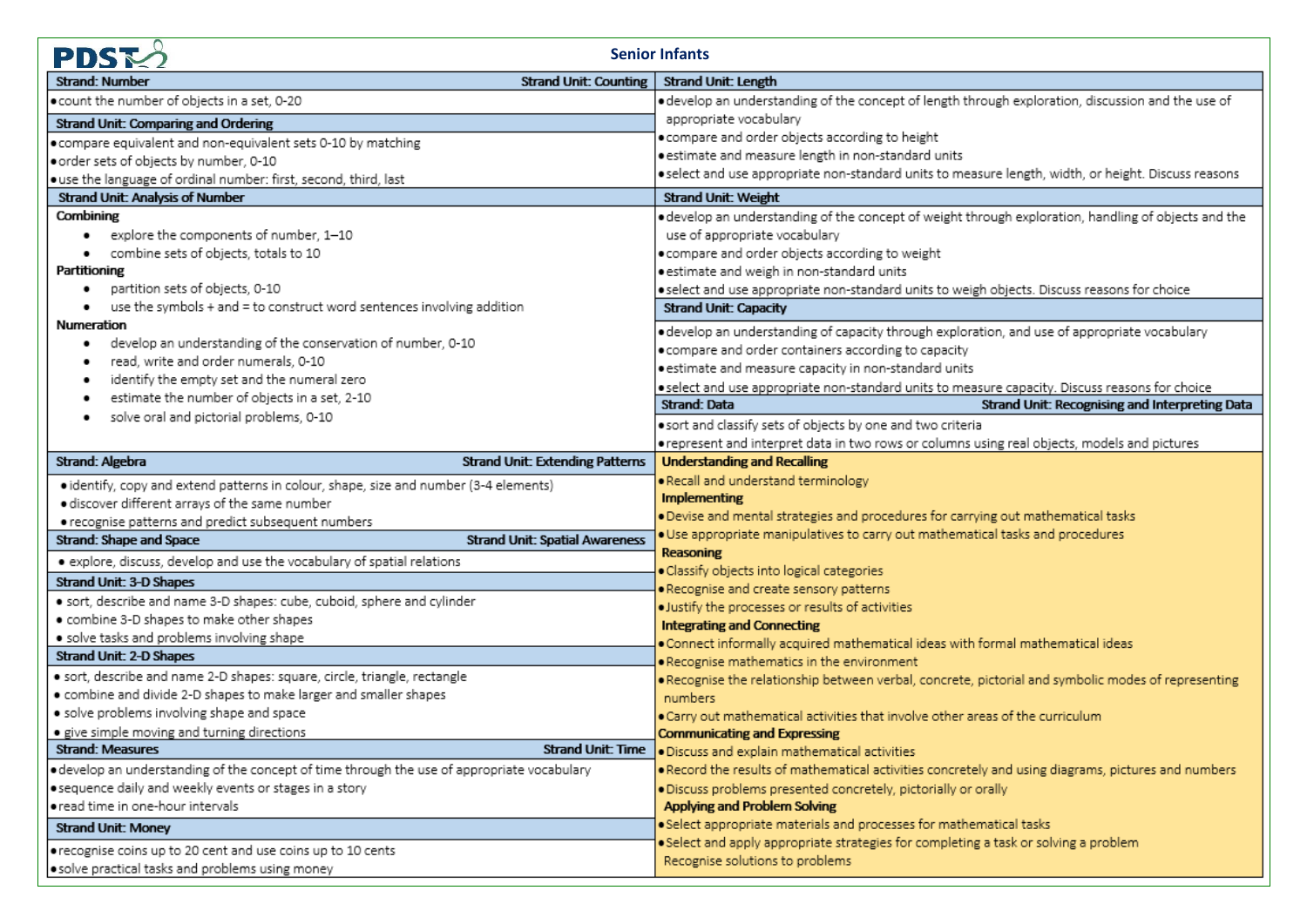

What 3 activities will you use in your classroom?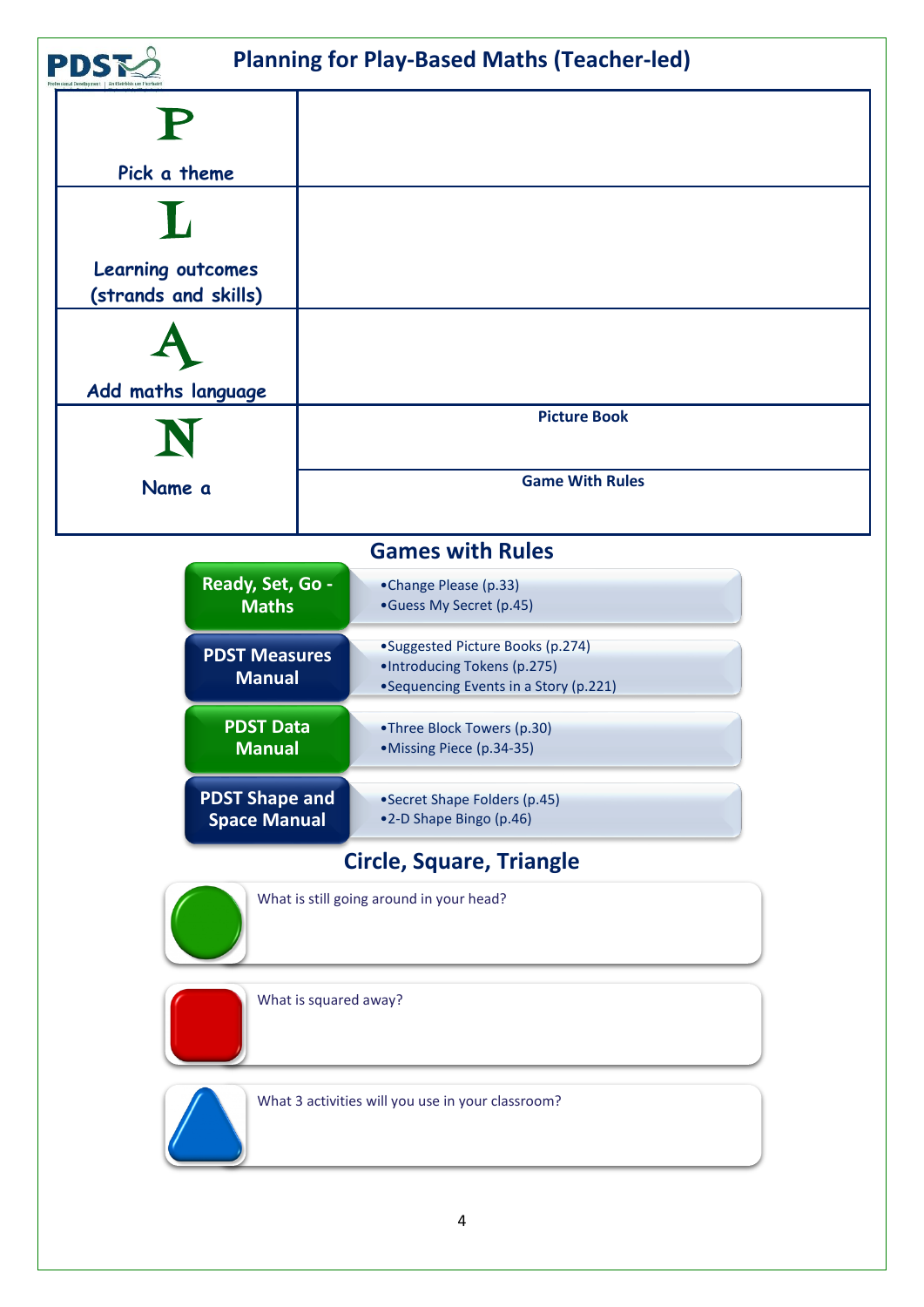## **Planning for Play-Based Maths (Child-led)<sup>1</sup>**



**Child-led play** for up to an hour per day is a methodology promoted in Aistear (NCCA, 2009) for infant classes. This play is shaped and influenced by the resources made available by the teacher. In this way, the teacher has a critical role in the 'behind-the-scenes' work in resourcing and organising the play environment. This process is known as the pedagogical framing. The planning framework for play supports teachers in 'doing' this important framing work.

A **variety of play areas** should be used to engage children and cater for different learning opportunities. Some suggestions for areas are provided in the table below. In the case of each area, some examples of resources are provided<sup>2</sup>.

| <b>Suggested play areas</b>                                                                                                                                | <b>Play Type</b>                                              | <b>Description</b>                                                                                                                                                                                                                                                                                                                                                                                                                                                                                                                                                                                                                                  |
|------------------------------------------------------------------------------------------------------------------------------------------------------------|---------------------------------------------------------------|-----------------------------------------------------------------------------------------------------------------------------------------------------------------------------------------------------------------------------------------------------------------------------------------------------------------------------------------------------------------------------------------------------------------------------------------------------------------------------------------------------------------------------------------------------------------------------------------------------------------------------------------------------|
| Socio-dramatic play e.g. supermarket, pet<br>shop, garden centre)                                                                                          | <b>Pretend</b>                                                | Pretend, dramatic, make-believe, role, and fantasy play involves children using their<br>imaginations. It includes pretending with objects, actions and situations. Children act out real<br>events and they also take part in fantasy play about things that are not real, such as fairies or<br>heroes. Children try out roles, occupations and experiences in their pretend play. Early Literacy<br>and numeracy are evident in this type of play, e.g. children make lists and menus and pay for<br>items purchased. They also get the chance to play with different forms of ICT such as mobile<br>phones, keyboards, cameras and calculators. |
| Small world (e.g. doll's house, model<br>animals, people, cars and train sets)                                                                             | <b>Physical</b>                                               | Constructive play involved building something using natural and manufactured materials. As<br>children develop, this type of play can become more complex and intricate.                                                                                                                                                                                                                                                                                                                                                                                                                                                                            |
| <b>Construction</b> (e.g. large wooden blocks,<br>shoes-boxes, hard hats, clipboards)                                                                      |                                                               |                                                                                                                                                                                                                                                                                                                                                                                                                                                                                                                                                                                                                                                     |
| Sand (e.g. sand-tray, sieves, jugs, scoops,<br>buried objects, water added)<br>Water (e.g. tubing, funnels, jugs, scoops,<br>buckets)                      |                                                               | Exploratory play involves children using physical skills and their senses to find out what things<br>feel like and what can be done with them. Children explore their own bodies and then they<br>explore things in the environment                                                                                                                                                                                                                                                                                                                                                                                                                 |
| Play-dough (e.g. range of colours of play<br>dough, rolling pins, cutters)<br>Junk art (e.g. cardboard boxes, tubes,<br>yoghurt pots, scissors, cellotape) | <b>Creative</b>                                               | Creative play involved children exploring and using their bodies and materials to make and do<br>things and to share their feelings, ideas and thoughts. They enjoy being creative by dancing,<br>painting, playing with junk and recycled materials, working with play-dough and clay, and using<br>their imaginations                                                                                                                                                                                                                                                                                                                             |
| Permanent literacy and maths table (e.g.<br>range of papers, pens, pencils, measuring<br>tapes, weighing scales, calculators)                              | <b>Supports literacy</b><br>and numeracy in<br>all play areas | The permanent area(s) provides children with opportunities to read, write and use math in<br>ways that are related to the play topic.                                                                                                                                                                                                                                                                                                                                                                                                                                                                                                               |

<sup>&</sup>lt;sup>1</sup> Adapted from: Aistear: Guidelines for good practice: Learning and developing through play (NCCA, 2009, p.54-55)

 $\ddot{\phantom{a}}$ 

<sup>&</sup>lt;sup>2</sup> See Appendix 1 of Aistear: Guidelines for good practice: for examples of resources to support children's learning and development in different play areas (NCCA, 2009)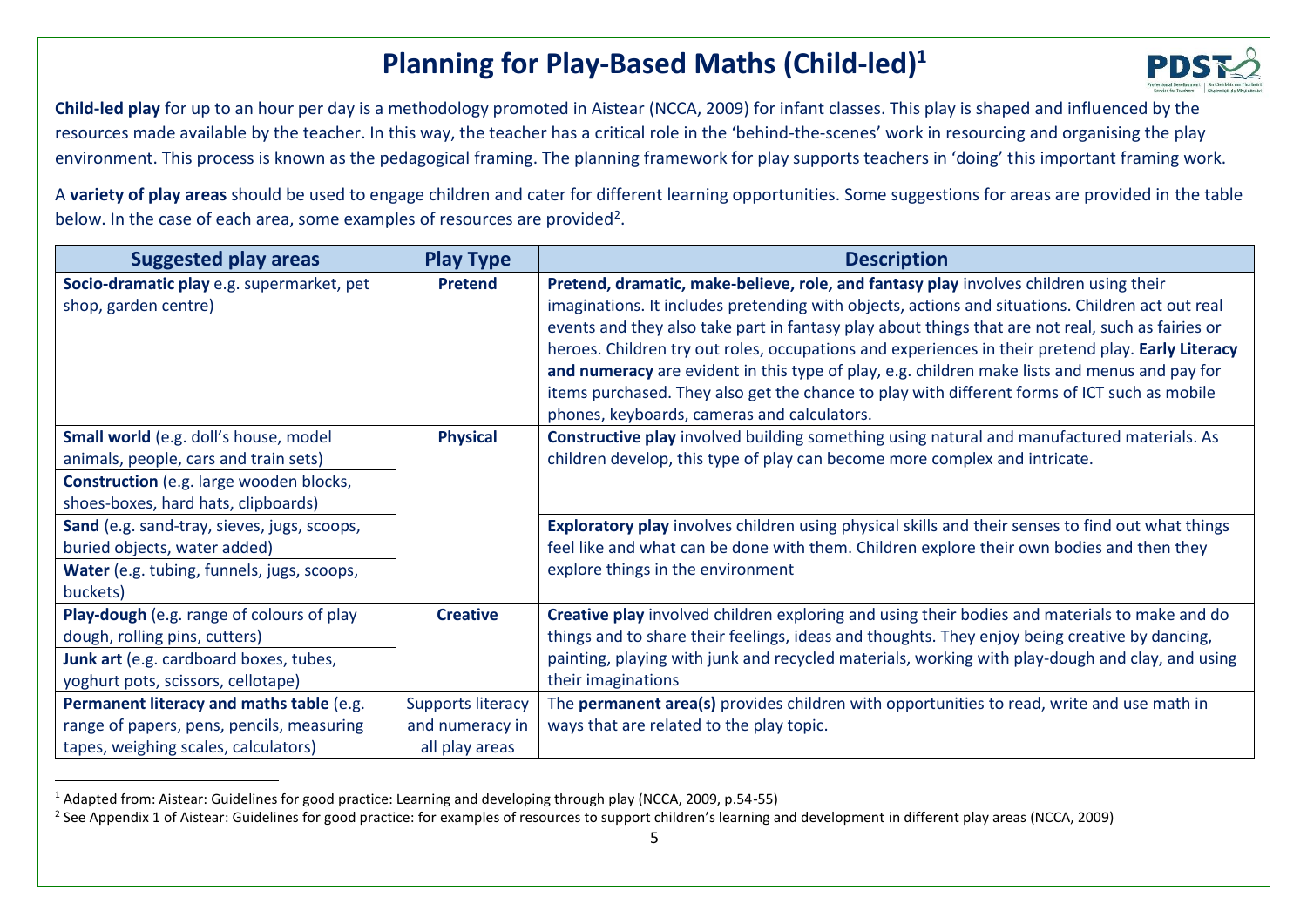The planning framework for play focuses on:

- The **topic** being used to guide the play. This can emerge from the children's own interests, a class discussion, a story read aloud by the teacher, an upcoming event etc. The topic facilitates curriculum integration through play. The teacher also uses the topic in timetabled subject curriculum area lessons.
- The **timeframe**. A 'typical' timeframe could be 2-4 weeks.
- The **language** and **maths** taught in discrete lessons that children will have the opportunity to use in the play areas.
- The **number of play areas**. Using five play areas can help the teacher ensure that all children have an opportunity to play in each area in a given week. However, the number of areas and the extent to which each links to the topic will vary from one topic to another.
- How each area is **resourced**. Key resources change to support the play topic but not all the resources in each play area have to 'fit in' to the play topic.
- Links to children's **learning across the primary school curriculum** (integration).
- The **teacher's reflections** on the use of the play methodology.

| <b>Play topic:</b>                     |                      | <b>Timeframe:</b> |                               |                            |  |  |
|----------------------------------------|----------------------|-------------------|-------------------------------|----------------------------|--|--|
| Language (taught in discrete lessons): |                      |                   |                               |                            |  |  |
| Maths (taught in discrete lessons):    |                      |                   |                               |                            |  |  |
| <b>Play area</b>                       | <b>Key resources</b> |                   | <b>Curriculum integration</b> | <b>Teacher reflections</b> |  |  |
|                                        |                      |                   |                               |                            |  |  |
|                                        |                      |                   |                               |                            |  |  |
|                                        |                      |                   |                               |                            |  |  |
|                                        |                      |                   |                               |                            |  |  |
|                                        |                      |                   |                               |                            |  |  |
|                                        |                      |                   |                               |                            |  |  |
|                                        |                      |                   |                               |                            |  |  |
|                                        |                      |                   |                               |                            |  |  |
|                                        |                      |                   |                               |                            |  |  |
|                                        |                      |                   |                               |                            |  |  |
|                                        |                      |                   |                               |                            |  |  |
|                                        |                      |                   |                               |                            |  |  |
|                                        |                      |                   |                               |                            |  |  |
|                                        |                      |                   |                               |                            |  |  |
|                                        |                      |                   |                               |                            |  |  |
|                                        |                      |                   |                               |                            |  |  |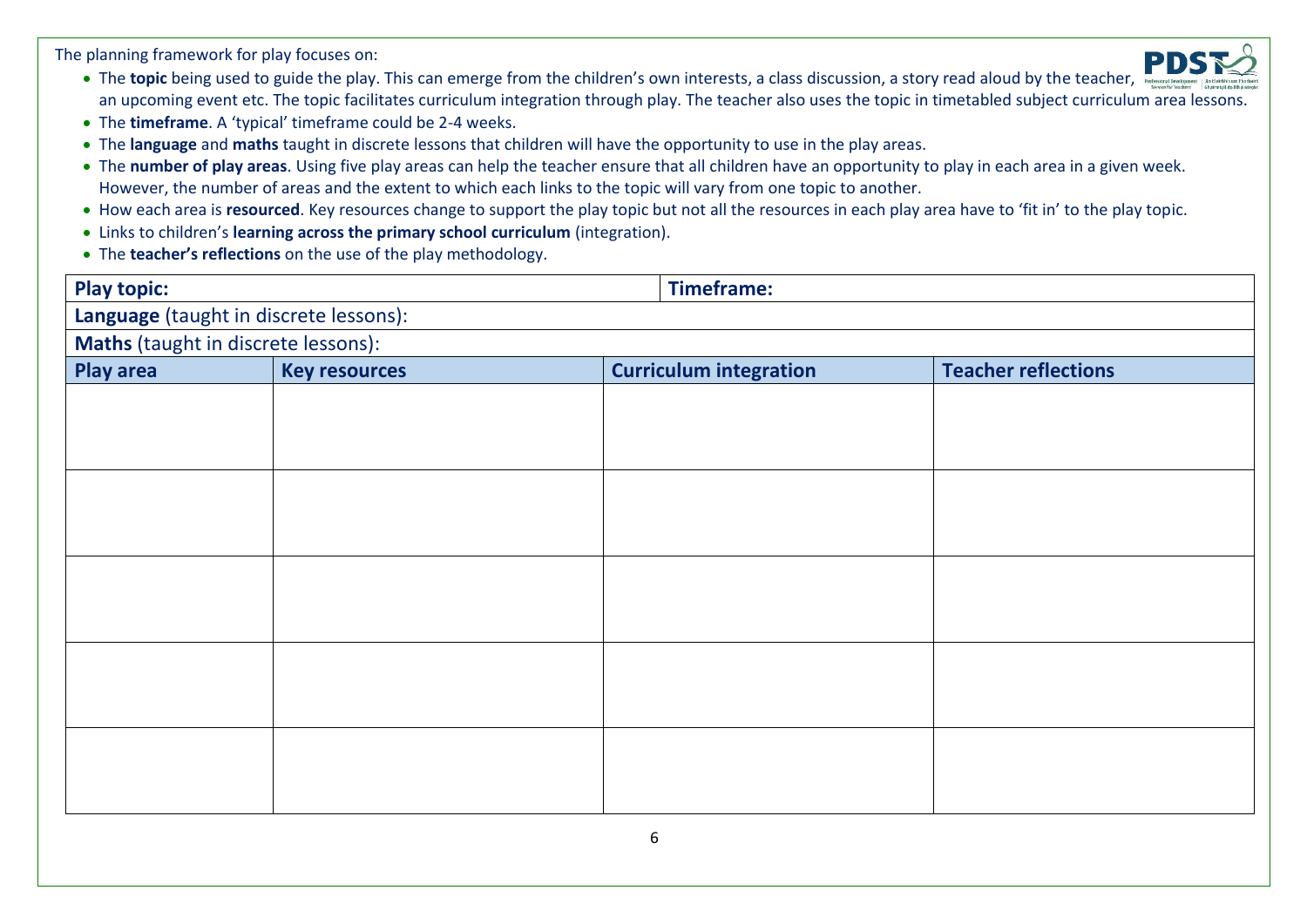

#### **Task**

- Nominate a facilitator and scribe.
- Using the video as a stimulus create five sound bites that a teacher may use to extend the pupils' mathematical understanding. You may wish to draw on the 'Five finger rule'.

#### **Five Finger Rule**

• For every question asked you must make four comments.

#### **Open-ended Comments**

- 'I love the way patterns look using the beads.'
- 'I wish we could record our work today, so I can remember what we did'

#### **Open-ended Questions**

- 'I wonder what would happen if we ...?'
- 'I wondered why you had ...?'
- 'Have you seen what X has done  $-$  why?'

#### **Modelling Thinking**

- 'I don't know how to fill this bucket, maybe, if I fill the smaller cup first…'
- 'Hmm, I want to stick wings on my airplane. I wonder if I used cellotape instead of glue…'

#### **Recapping**

- 'So you think that ...'
- 'John made a long red snake and Jean made a short blue caterpillar'

#### **Drawing on Experiences**

- 'I remember when my friend, Sue got more sweets than me…'
- 'My birthday always seems ages away, but this weekend I'm going to the cinema…'

#### **Build on Feedback**

- 'I really want to know more about this'
- 'Tell me more about how you built a taller tower'

#### **Positive Affirmation**

 $\overline{a}$ 

- 'That's an interesting idea. You've really made me think.'
- 'I've never thought about that before.'

#### **10 Minute Contract / Promise**

"Every day, the teacher sits with one group for at least 10 minutes. Some call it the '10-minute contract', but you and the children can come up with your own title. The teacher and the children make an

agreement, in advance, that for 10 minutes (or more), the teacher will have uninterrupted playtime with a particular group. It can help the children to keep to this if they know that their group will get a turn to play with the teacher as well, and you can tell them in advance when that will be."

(Primary Language Curriculum Support Material English Stage 1, NCCA 2016 p.5)

7





<sup>&</sup>lt;sup>3</sup> Adapted from Aistear: Practitioners and children talking and thinking together (NCCA) and 'Quality Interactions in the Early Years' (Training Advancement and Co-operation in Teaching Young Children, 2005)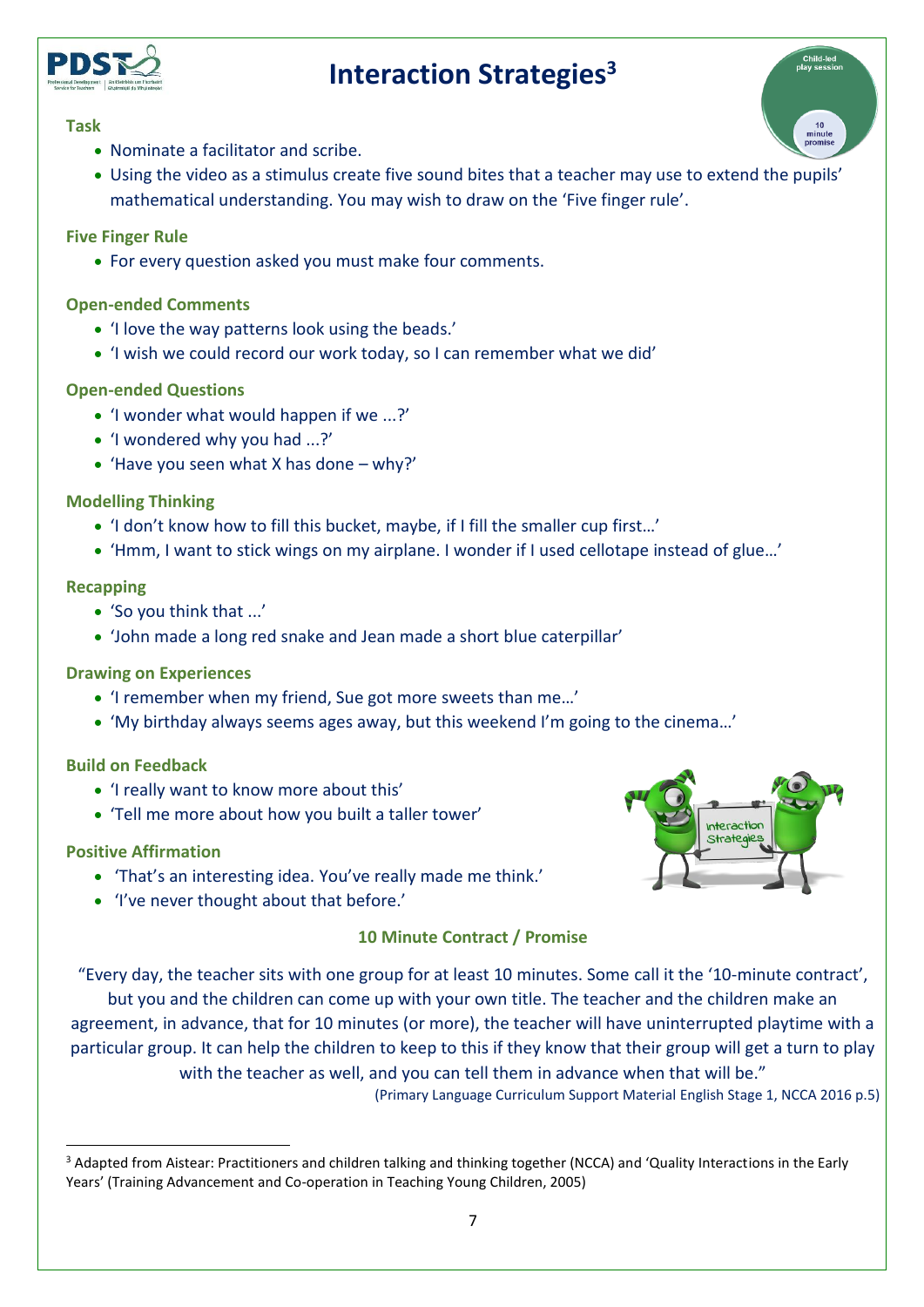

### **Creative Play and Skills Development<sup>4</sup>**

#### **Task**

- Nominate a facilitator and reporter.
- Decide on and plan the construction of an artefact using a selection of the materials available.
- 2/3 people carry out the plan as a focus for discussion of the following points:

**The variety of learning opportunities (curriculum and beyond) afforded by the activity and the materials: \_\_\_\_\_\_\_\_\_\_\_\_\_\_\_\_\_\_\_\_\_\_\_\_\_\_\_\_\_\_\_\_\_\_\_\_\_\_\_\_\_\_\_\_\_\_\_\_\_\_\_\_\_\_\_\_\_\_\_\_\_\_\_\_\_\_\_\_\_\_\_\_\_\_\_\_\_\_\_\_\_\_\_\_\_\_\_**

**\_\_\_\_\_\_\_\_\_\_\_\_\_\_\_\_\_\_\_\_\_\_\_\_\_\_\_\_\_\_\_\_\_\_\_\_\_\_\_\_\_\_\_\_\_\_\_\_\_\_\_\_\_\_\_\_\_\_\_\_\_\_\_\_\_\_\_\_\_\_\_\_\_\_\_\_\_\_\_\_\_\_\_\_\_\_\_ \_\_\_\_\_\_\_\_\_\_\_\_\_\_\_\_\_\_\_\_\_\_\_\_\_\_\_\_\_\_\_\_\_\_\_\_\_\_\_\_\_\_\_\_\_\_\_\_\_\_\_\_\_\_\_\_\_\_\_\_\_\_\_\_\_\_\_\_\_\_\_\_\_\_\_\_\_\_\_\_\_\_\_\_\_\_\_**

**\_\_\_\_\_\_\_\_\_\_\_\_\_\_\_\_\_\_\_\_\_\_\_\_\_\_\_\_\_\_\_\_\_\_\_\_\_\_\_\_\_\_\_\_\_\_\_\_\_\_\_\_\_\_\_\_\_\_\_\_\_\_\_\_\_\_\_\_\_\_\_\_\_\_\_\_\_\_\_\_\_\_\_\_\_\_\_ \_\_\_\_\_\_\_\_\_\_\_\_\_\_\_\_\_\_\_\_\_\_\_\_\_\_\_\_\_\_\_\_\_\_\_\_\_\_\_\_\_\_\_\_\_\_\_\_\_\_\_\_\_\_\_\_\_\_\_\_\_\_\_\_\_\_\_\_\_\_\_\_\_\_\_\_\_\_\_\_\_\_\_\_\_\_\_ \_\_\_\_\_\_\_\_\_\_\_\_\_\_\_\_\_\_\_\_\_\_\_\_\_\_\_\_\_\_\_\_\_\_\_\_\_\_\_\_\_\_\_\_\_\_\_\_\_\_\_\_\_\_\_\_\_\_\_\_\_\_\_\_\_\_\_\_\_\_\_\_\_\_\_\_\_\_\_\_\_\_\_\_\_\_\_**

**\_\_\_\_\_\_\_\_\_\_\_\_\_\_\_\_\_\_\_\_\_\_\_\_\_\_\_\_\_\_\_\_\_\_\_\_\_\_\_\_\_\_\_\_\_\_\_\_\_\_\_\_\_\_\_\_\_\_\_\_\_\_\_\_\_\_\_\_\_\_\_\_\_\_\_\_\_\_\_\_\_\_\_\_\_\_\_ \_\_\_\_\_\_\_\_\_\_\_\_\_\_\_\_\_\_\_\_\_\_\_\_\_\_\_\_\_\_\_\_\_\_\_\_\_\_\_\_\_\_\_\_\_\_\_\_\_\_\_\_\_\_\_\_\_\_\_\_\_\_\_\_\_\_\_\_\_\_\_\_\_\_\_\_\_\_\_\_\_\_\_\_\_\_\_ \_\_\_\_\_\_\_\_\_\_\_\_\_\_\_\_\_\_\_\_\_\_\_\_\_\_\_\_\_\_\_\_\_\_\_\_\_\_\_\_\_\_\_\_\_\_\_\_\_\_\_\_\_\_\_\_\_\_\_\_\_\_\_\_\_\_\_\_\_\_\_\_\_\_\_\_\_\_\_\_\_\_\_\_\_\_\_**

**\_\_\_\_\_\_\_\_\_\_\_\_\_\_\_\_\_\_\_\_\_\_\_\_\_\_\_\_\_\_\_\_\_\_\_\_\_\_\_\_\_\_\_\_\_\_\_\_\_\_\_\_\_\_\_\_\_\_\_\_\_\_\_\_\_\_\_\_\_\_\_\_\_\_\_\_\_\_\_\_\_\_\_\_\_\_\_ \_\_\_\_\_\_\_\_\_\_\_\_\_\_\_\_\_\_\_\_\_\_\_\_\_\_\_\_\_\_\_\_\_\_\_\_\_\_\_\_\_\_\_\_\_\_\_\_\_\_\_\_\_\_\_\_\_\_\_\_\_\_\_\_\_\_\_\_\_\_\_\_\_\_\_\_\_\_\_\_\_\_\_\_\_\_\_ \_\_\_\_\_\_\_\_\_\_\_\_\_\_\_\_\_\_\_\_\_\_\_\_\_\_\_\_\_\_\_\_\_\_\_\_\_\_\_\_\_\_\_\_\_\_\_\_\_\_\_\_\_\_\_\_\_\_\_\_\_\_\_\_\_\_\_\_\_\_\_\_\_\_\_\_\_\_\_\_\_\_\_\_\_\_\_**

**\_\_\_\_\_\_\_\_\_\_\_\_\_\_\_\_\_\_\_\_\_\_\_\_\_\_\_\_\_\_\_\_\_\_\_\_\_\_\_\_\_\_\_\_\_\_\_\_\_\_\_\_\_\_\_\_\_\_\_\_\_\_\_\_\_\_\_\_\_\_\_\_\_\_\_\_\_\_\_\_\_\_\_\_\_\_\_ \_\_\_\_\_\_\_\_\_\_\_\_\_\_\_\_\_\_\_\_\_\_\_\_\_\_\_\_\_\_\_\_\_\_\_\_\_\_\_\_\_\_\_\_\_\_\_\_\_\_\_\_\_\_\_\_\_\_\_\_\_\_\_\_\_\_\_\_\_\_\_\_\_\_\_\_\_\_\_\_\_\_\_\_\_\_\_ \_\_\_\_\_\_\_\_\_\_\_\_\_\_\_\_\_\_\_\_\_\_\_\_\_\_\_\_\_\_\_\_\_\_\_\_\_\_\_\_\_\_\_\_\_\_\_\_\_\_\_\_\_\_\_\_\_\_\_\_\_\_\_\_\_\_\_\_\_\_\_\_\_\_\_\_\_\_\_\_\_\_\_\_\_\_\_**

**How might the activity support the development of maths language?**

**What maths skills might the activity require of pupils?**

**What was the relationship between your original plan and the finished project?**

**How might the pupil's learning and engagement with this activity by assessed and recorded?**



 $\overline{a}$ <sup>4</sup> Adapted from Dr. J. Fallon, NCCA, PDST Workshop